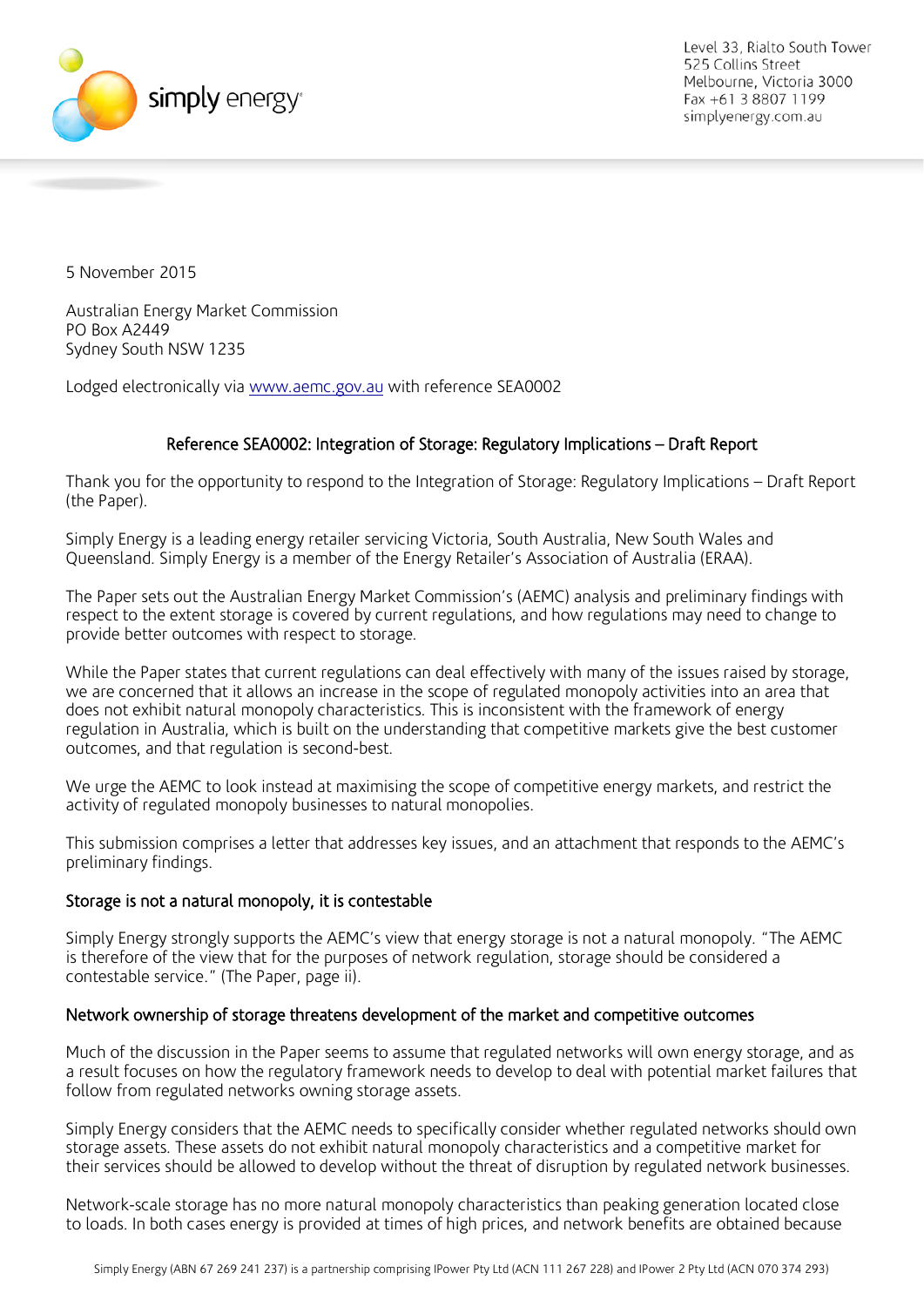

additional network capacity to bring the energy from distant sources is not needed. If regulated networks are allowed to own storage then this is analogous to allowing them to own generation. Neither are in the interests of consumers because they unnecessarily transfer the investment risk from the project investor to the consumer.

Also, if regulated networks are able to invest in storage assets using regulated revenue then this will crowd out any similar projects from competitive providers. This is because the regulated network can invest in the certainty that it will receive a return on its investment, whereas a competitive provider faces uncertain returns.

The threat of crowding out even exists when the regulated business chooses not to provide competitive services using its regulated assets. Potential competitors know that it can do so at any time and undercut their investment, hence they do not invest. The AEMC should ensure that this situation cannot evolve.

Similar to the prohibition on regulated networks owning remotely-read meters, a prohibition on regulated network ownership of energy storage is appropriate, to allow the competitive market for storage to evolve. This will be in the long-term interests of consumers, as it will maximise the scope of competitive outcomes, rather than extending regulated outcomes, which the regulatory framework sees as second-best.

Further, technology neutrality should not be used to justify extending the reach of regulated monopoly networks into areas such as energy storage that are not natural monopolies, solely because the areas fall within the NER definition of a network.

On page 30 the Paper refers to the AER's consideration of the NER definition of a distribution system. To paraphrase the NER, a distribution system comprises a distribution network and connection assets (storage is not a connection asset). The NER defines a network as 'The apparatus, equipment, plant and buildings used to convey, and control the conveyance of, electricity to customers (whether wholesale or retail) excluding any connection assets'.

This is a very broad definition, and regulated network businesses have argued that remotely-read meters should fall within it as part of the control of the conveyance of electricity. Despite this, remotely-read meters have been excluded from regulated networks because they do not have natural monopoly characteristics. Storage should also be excluded for the same reason, despite its potential to fall within the NER definition of a network.

Also, the Paper considers that the use of network-owned storage to sell electricity into the wholesale market is analogous to the use of utility poles to host a broadband network. (the Paper, page 24). This is a poor analogy because energy and broadband are separate industries, whereas electricity distribution and the wholesale market are components of the same industry. The risk that regulated networks will privilege their related parties over unrelated wholesale market participants are much greater than the risk they will privilege related party broadband suppliers over unrelated broad band suppliers. This is because the differences between the energy and telecommunications industries means that regulated networks tend not to have related party broadband suppliers.

Furthermore, the Italy case study conclusion on page 39 of the Paper, that regulatory authorities have decided that network-owned and operated storage does not go against unbundling requirements, should be treated with caution due to the high-levels of vertical integration shown in the operations of A2A, Edison S.p.A., and Enel, which have both generation and network arms.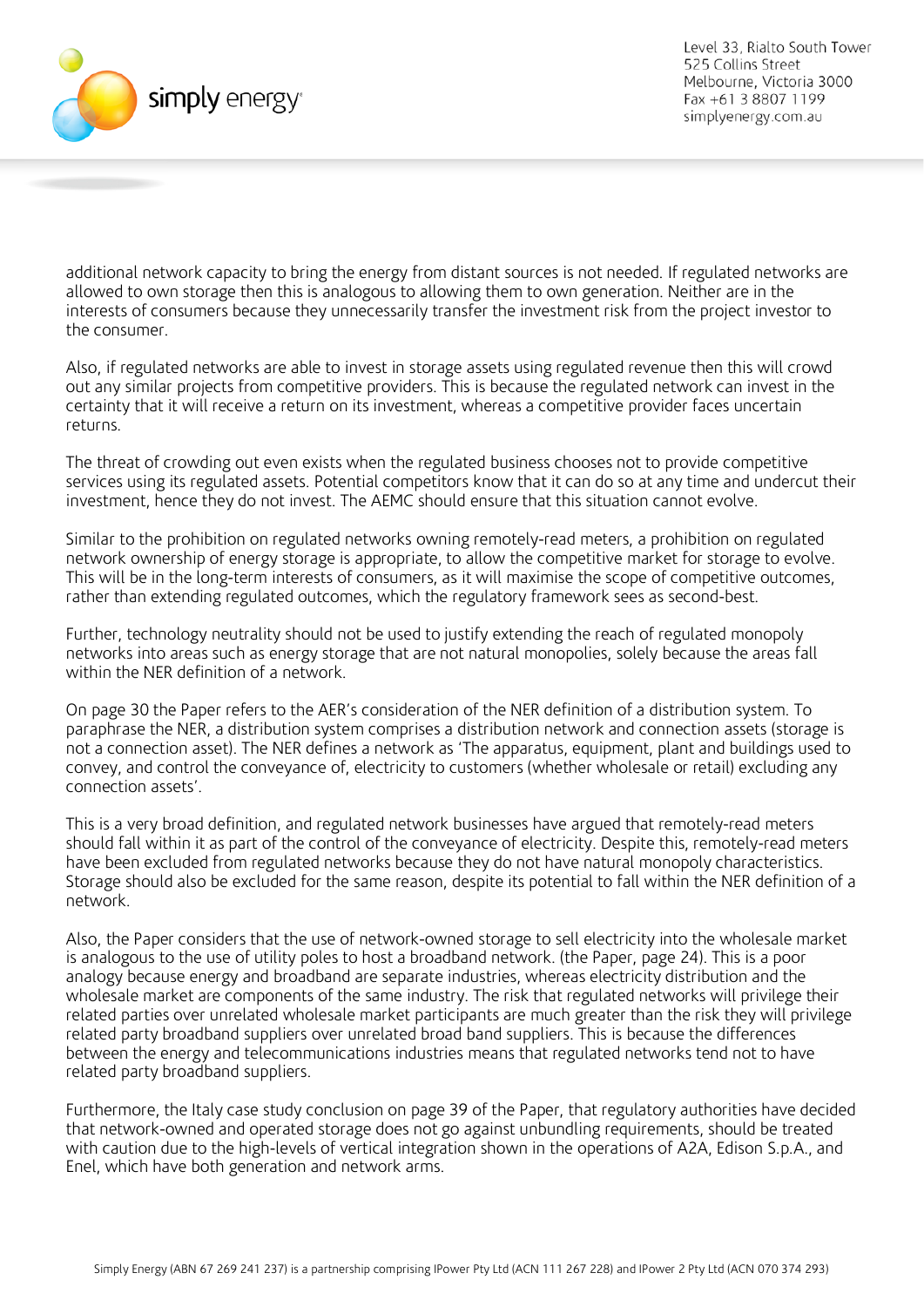

## Existence of split benefits does not justify network ownership

On page 56 the Paper considers a case study from Oncor in Texas, which attempts to solve a 'split-benefits problem' relating to energy storage. Like many pieces of infrastructure, energy storage can provide multiple benefits<sup>[1](#page-0-0)</sup>. The case study suggests that a solution to the problem identified by the network business is for the network business to own the storage infrastructure, and auction its wholesale market benefits to market participants. The Paper considers that this ensures that the network business is not participating in the wholesale market.

While this model appears to avoid the problem of a regulated network business distorting the wholesale market, it does not consider whether other ownership models may provide better outcomes. As in the Victorian smart meter roll out, a 'split benefits problem' is used to justify monopoly ownership of an asset that is accepted to not have natural monopoly characteristics.

Additionally, it is not appropriate to include wider societal benefits (as included in the Oncor case study) in the assessment of whether storage is selected instead of other methods of providing network services, unless these benefits are specified in the service definitions that networks must meet. Otherwise the assessment will privilege one technology over another, which the regulatory framework intends to avoid.

### Open and transparent arrangements are required when network businesses consider storage solutions

An alternative to allowing network businesses to own storage, and requiring them to auction off the wholesale market benefits, is to prohibit them from owning storage as a regulated network asset (as they are prohibited from owning remotely-read meters as a regulated network asset), and require them to openly and transparently seek storage services from the competitive market when they are needed to meet market needs. Competitive market providers would have strong incentives to capture all the benefits (wholesale market and network) in order to win the contract to supply the storage services to the network. The one who can maximise the value of the wholesale market benefits is the one who is best placed to offer the network benefits at the lowest price.

Open and transparent arrangements are required otherwise network businesses will have an incentive to deal with related parties on a non-arms length basis, to the detriment of consumers. Ring fencing is a necessary component of a regulatory framework that allows network businesses to transact with related parties, but it is not sufficient to give good consumer outcomes. Open and transparent arrangements are also required so that regulators and consumers can identify when network businesses obtain services from related parties and why they were selected instead of unrelated suppliers.

Furthermore, it is very difficult to assign value to each of the benefits that storage can provide. For example, it can defer network augmentations for voltage control due to high levels of rooftop PV generation, provide additional delivery capacity at peak times, and the ability to arbitrage between wholesale prices at different times. Open and transparent arrangements are the best way of assigning value to these benefits.

#### The Paper shows an over-reliance on ring-fencing regimes

The Paper considers that ring-fencing addresses many of the issues raised by network business ownership of storage. On page 66 the Paper states that 'The AEMC is broadly confident in the ability of ring-fencing to address the first and third of these situations.' These situations referred to are cross-subsidising a competitive service from regulated activities and sharing commercially sensitive information.

Synchronous generation, for example, provides frequency control as well as energy.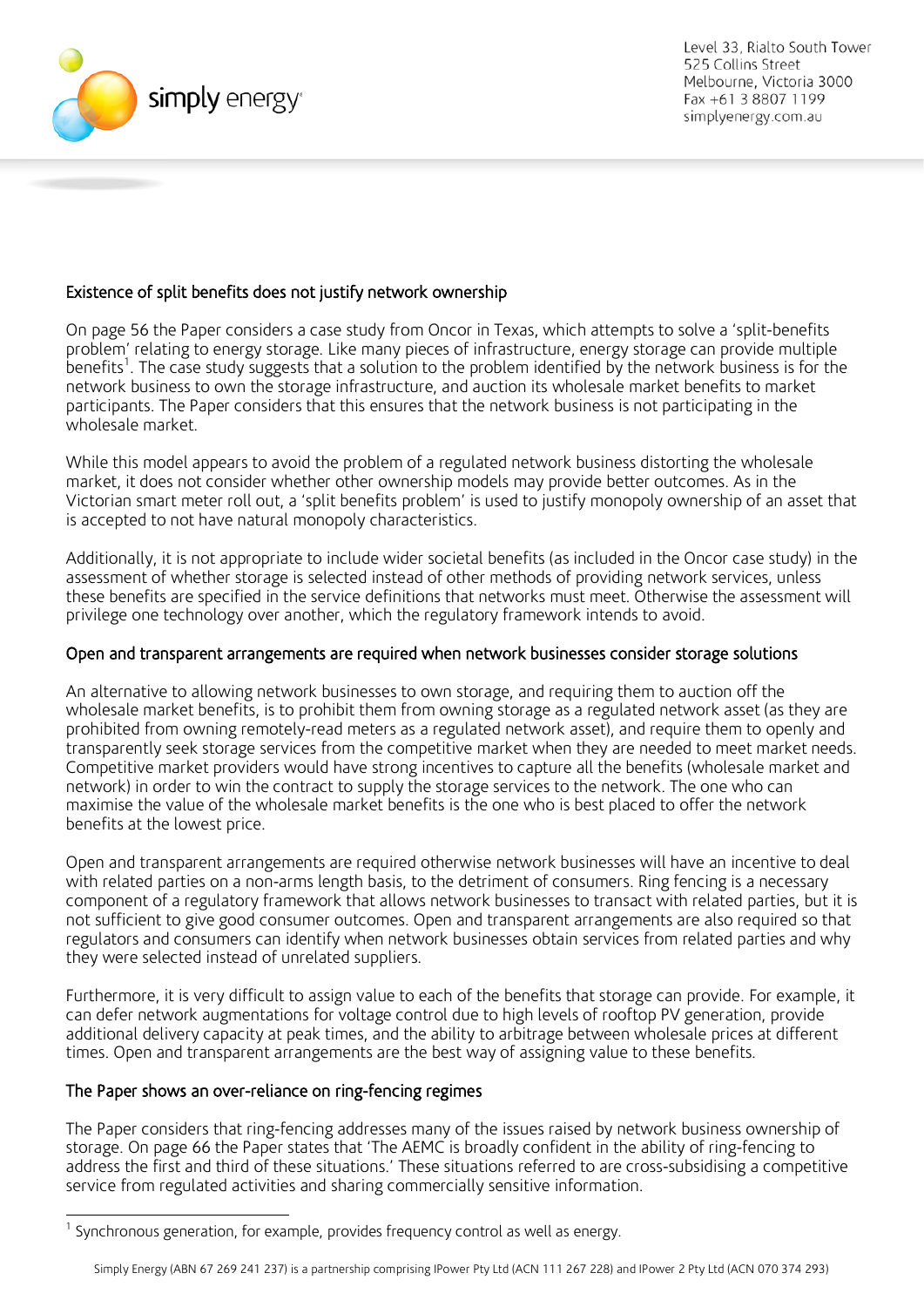

However, a ring-fencing regime is only the starting point for a regulatory framework that relies on ring fencing. Accounting standards require that corporate accounts reflect financial substance rather than legal form. Similarly, ring-fencing cannot rely on legal separation, but must ensure the 'financial substance' that regulated businesses do not privilege their related parties over unrelated parties.

As a result, it is insufficient to craft ring-fencing rules and think that the job has been done. Regulated businesses tend to operate to the letter of the regulations, and will do everything they can to benefit their owners as long as they operate within them. This has been considered an appropriate part of the regulatory regime – if you know they operate like this then you know how to incentivise them to deliver the consumer outcomes sought by regulators and policy makers.

However, what this also means is that regulated businesses will constantly test the limits of the regulations that they operate under. Given the potential gains to be made from related-party transactions, ring-fencing requirements are likely to be severely tested. The AER will need to have a qualified and experienced team that monitors network businesses' transactions to ensure that their financial substance is consistent with the customer outcomes intended to be achieved by the ring-fencing regulations. If not, then a rule change will be needed to realign the rules with the long term interests of consumers.

While related party transaction risk and ring-fencing are not new issues in themselves, the characteristics of battery-based storage mean that their importance has greatly increased.

The Paper refers to pumped storage hydroelectricity as an example of how storage is already dealt with successfully by the NER. The current rules deal successfully with pumped storage hydroelectricity because these are large-scale projects that are only feasible in locations with the right terrain. Furthermore, they are registered as generators in a competitive market. As a result, regulated networks have not invested in pumped storage hydroelectricity infrastructure and therefore the risks of related party transactions and the need for ring-fencing in relation to pumped storage hydroelectricity investments by regulated networks are very low.

The new battery-based storage is very different. It is made up of small, scalable components rather than large individual projects, and it can be deployed anywhere. This gives regulated networks a credible mechanism that they never had before to invest in infrastructure with regulated revenue that they can then use to provide wholesale market benefits to related parties. Pumped-storage hydroelectricity never gave them this and so regulations that successfully dealt with pumped-storage hydroelectricity are insufficient to deal with the battery-based storage available today.

Nevertheless, if ring-fencing becomes the cornerstone of how storage is integrated into the NEM, then a clear and straightforward framework, like that applying to TNSPs, is required. As described on page 50 of the Paper, to limit their market power, TNSPs are not allowed to carry on related businesses that generate more than 5% of its revenue. A similar concept, but with a limit that is appropriate for them, should be applied to DNSPs. Clear accounting rules and penalties for breaching these requirements are also needed if ring-fencing is going to achieve any of its intended benefits.

### Network businesses' preference for ownership and control should not dictate regulatory settings

On page 64 the Paper acknowledges that network businesses have a preference for ownership and control compared to contracting with non-related parties to obtain services. It provides the example of when 'parties are unable to negotiate a network support agreement that provides sufficient confidence that a network business would rely on distributed storage in the place of network augmentation. The network may then prefer to directly control the storage itself, if that is the cheaper alternative to augmentation.'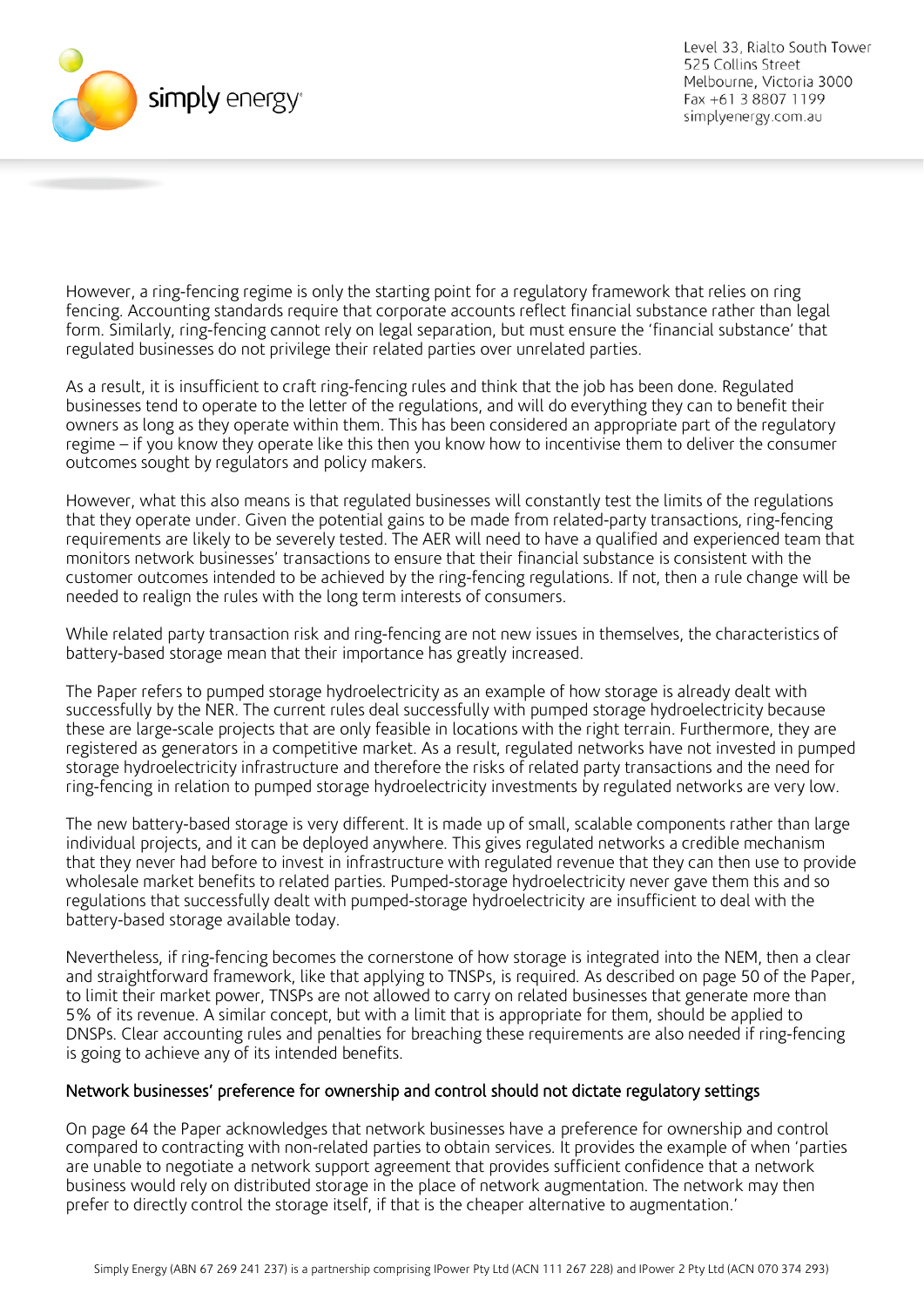

This preference does not justify a regulatory framework that allows network businesses to invest in assets that provide services that could be provided be provided at lower cost by third-party businesses.

### The AER needs clearer rules to ensure that competitive markets are able to flourish

On page 31 and page 36 the Paper relates the Australian Energy Regulator's (AER) framework and approach decision in relation to United Energy, which expanded the scope of the regulated distribution network into the homes of consumers and behind their meters. The AER decided that regulated revenue could be received from all consumers to pay for the network business installing storage behind the meter at some customers' premises. The AER considered that this was a form of embedded network, owned by the distribution business.

This is an example of the AER making a policy decision with implications across the energy supply chain, which should be decided instead by the COAG Energy Council or the AEMC. The AER does not have the role or expertise to make these wide-ranging policy decisions.

As a result, Simply Energy considers that the AEMC needs to review the regulations that the AER applies to ensure that the AER cannot decide on policy, but is given clear direction by the COAG EC and AEMC.

Specifically, given its role in approving network business revenue proposals, the AER needs to be given clear rules about what network businesses can and cannot do (what the boundaries are to the definition of a 'distribution system'), and therefore what they should and should not receive regulated revenue for.

Page 31 of the Paper also states that the AER needs to consider whether allowing a network business to finance a storage business from regulated revenue was likely to impede development of a competitive storage market. This is a critical question that cannot be left to the AER to decide on a piecemeal basis. Without a clear review and decision by the AEMC or policy makers in relation to this question, there is the real risk that the competitive storage market will be impeded by network investments one project at a time. Each project is small enough that the AER does not consider it to be a threat to competition, but over time they add up to stifle any emerging competitive market.

### Regulations should be capable of dealing with anticipated potential future changes

Some network businesses have raised the prospect of using distributed generation and storage technology to take some of their network fringe areas partially or fully off the interconnected National Electricity Market (NEM) grid. The issues this raises are analogous to those currently raised by embedded networks.

The AER has recently consulted on changes to its exempt selling guideline that relate to embedded network retrofits. The AER has attempted to trade-off the access of embedded network customers to competitive retail offers against the perceived savings these customers can make by accessing the embedded network owner's bulk purchasing power for energy and bulk-priced network connection.

The AER considers that if all affected customers consent to the creation of an embedded network retrofit, then it can proceed with minimal regulatory oversight.

Embedded networks owned by exempted parties and distributor-owned micro-grids have the same fundamental characteristic – for practical purposes they replace the customer's access to a range of competitive retail offers with prices charged by a sole (monopoly) provider. There is an information asymmetry between the embedded network proponent and the customer, in terms of the future prices that the customer will face. For example, customers may consent to an embedded network arrangement today, on the basis that the embedded network's prices are lower than the offers currently available in the competitive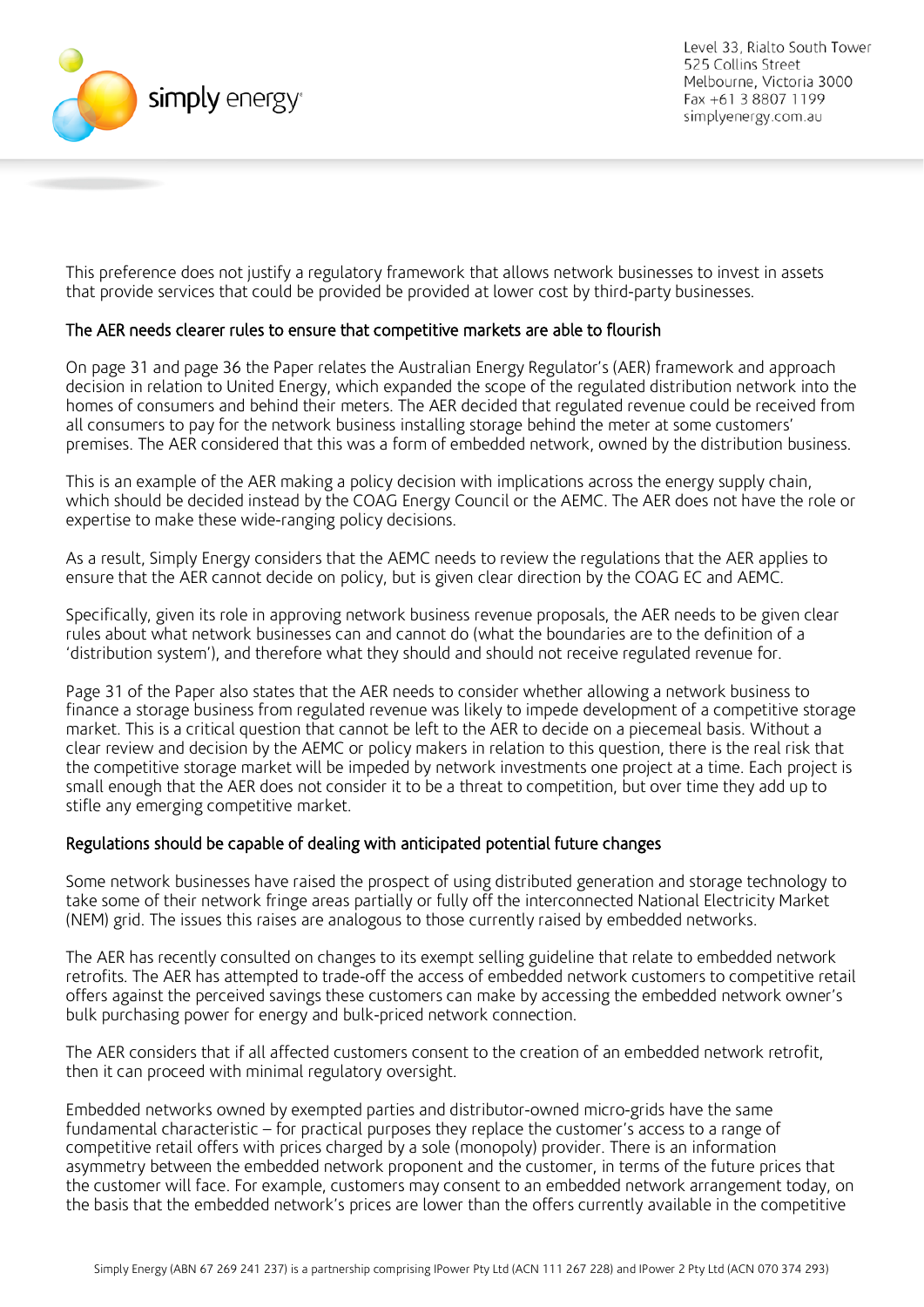

market, only to find in two years (for example) that the competitive market now offers lower prices than the embedded network, but the customer has no practical way of accessing them.

The AER acknowledges the problem of ensuring that embedded network arrangements are in the long-term interests of customers, by prohibiting embedded networks charging small customers more than the relevant retail standing offer tariff.

This is an example of retail price regulation being introduced because monopoly arrangements have been allowed to replace competitive market arrangements. This is despite the basis of regulation in the National Electricity Market (NEM) being the shared understanding that competitive markets are in the long-term interests of consumers, and that price regulation is a second-best.

With this in mind, Simply Energy is concerned that regulation is developing in a direction that favours the creation of retail monopolies and the requirement for price regulation, at the expense of competitive markets. We do not consider that this is in the long-term interests of consumers, and if it continues it will create new consumer challenges for policy makers and regulators to respond to in the future, similar to the challenges energy ombudsman services are faced with when dealing with consumer problems relating to photovoltaic systems. For example, how will ombudsman services deal with complaints from embedded network customers who find that they are unable practically to access competitive market offers that significantly undercut the prices charged by the embedded network?

Similarly, how will regulators and ombudsman services deal with consumers in a distributor-owned micro-grid or fringe of grid area who are unable to access competitive market retail offers that are available to customers in the main grid area?

Simply Energy considers that the AEMC needs to look beyond the immediate issue of how to integrate storage into the current regulatory framework, and develop a plan that shows how competitive markets and monopoly arrangements will contribute to future energy supply. This plan can then be evaluated and consulted on to determine whether it meets the long term needs of energy consumers.

This is a critical plan as otherwise it appears that monopoly supply arrangements are being favoured over competitive market outcomes, to the long-term detriment of energy consumers.

If you have any questions concerning this submission, please contact James Barton, Regulatory Policy Manager on (03) 8807 1171.

Yours sincerely

David Murphy General Manager Commercial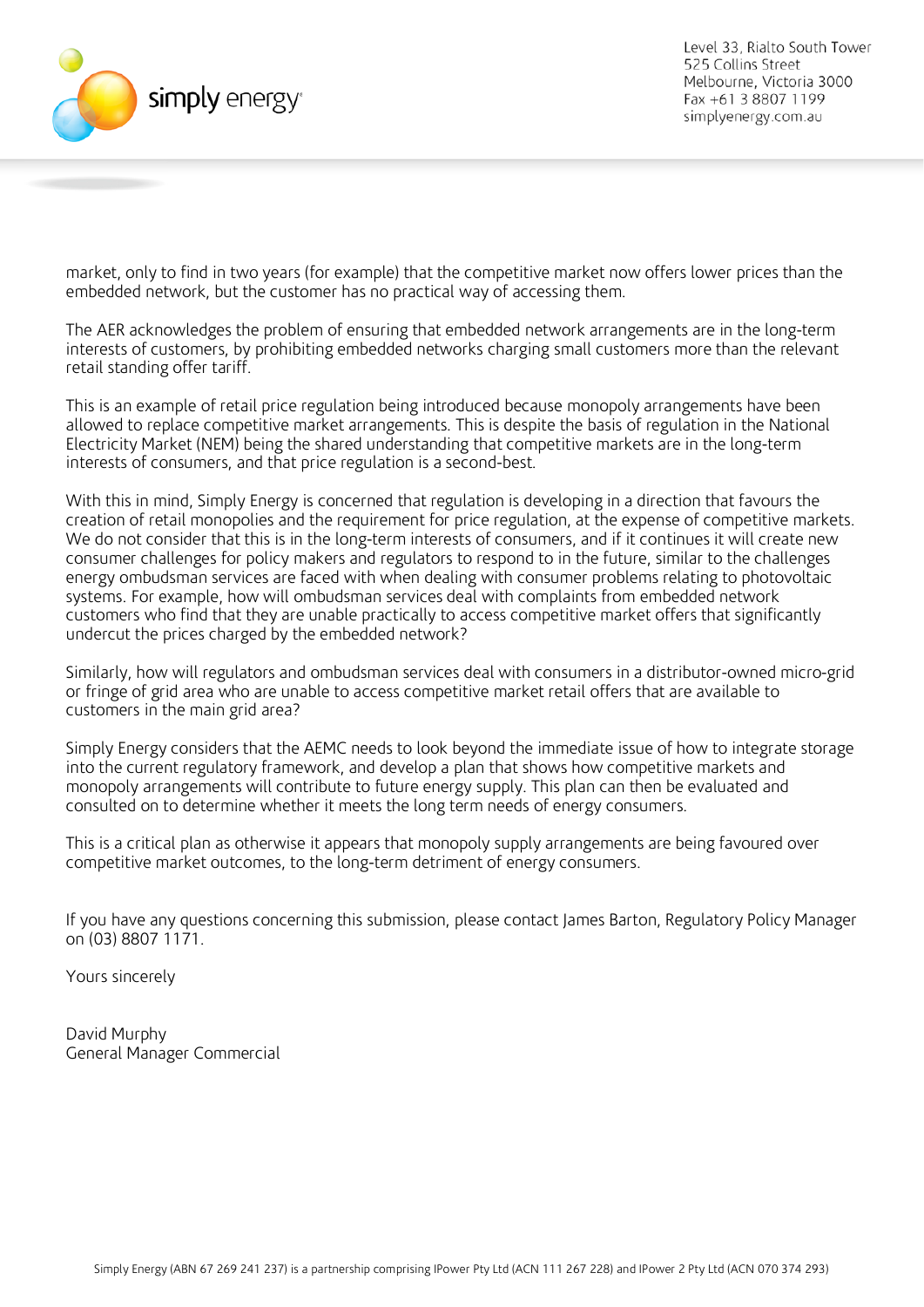

## Attachment Comments in response to the AEMC's preliminary findings

#### End users and aggregators using storage

• Micro-embedded generation NER connection process.

Connection processes should not act as inappropriate barriers to entry. Making it as easy as possible for potential connection applicants to understand the requirements when they are developing projects will minimise the costs of developing projects, increasing the scope of their positive benefits. To achieve this, distribution businesses should be required to have a basic storage connection offer.

• Distribution technical requirements for behind the meter storage.

Simply Energy's starting point is that network technical requirements should be focused on safety and compatibility, with the financial impact on the network signalled through tariffs and connection charges. Standard technical requirements that are common across all networks will facilitate development of a nationwide behind the meter storage market. Distribution businesses are able to signal the financial impacts that are specific to their network using tariffs and charges.

• Investigation of small generation aggregator registration applicability to behind the meter storage.

Simply Energy supports the investigation of whether the small generation aggregator registration is appropriate for behind the meter storage. As with rooftop PV, customers who do not own these assets are affected by the decisions of those who do. The investigation should ensure that cross-subsidies from customers without storage, to customers with storage, are not introduced.

• Small generation aggregators offering frequency control ancillary services (FCAS) into the wholesale market.

Simply Energy supports competitive markets wherever possible, as they general maximise the long-term benefits for consumers. Additional potential sources of FCAS will tend to benefit consumers, especially as the need for FCAS is expected to increase as the share of energy generated by intermittent renewable energy sources increases. At the same time, different types of FCAS need to be correctly valued, to ensure that incentives for lower quality FCAS are not inadvertently created. Specifically, only scheduled market generators can offer market ancillary services. This requirement needs to be maintained, otherwise the market ancillary services market will be distorted by the operation of non-dispatched services.

### Network businesses integrating storage

• Service classification.

Simply Energy supports the AEMC's preliminary view that the provision of behind the meter storage is contestable and as a result networks cannot invest in it using regulated revenue. If they require its services then they must obtain them by contract.

Cost recovery.

The Paper states that prohibitions on networks owning storage or requirements that they only competitively tender for storage on their networks are not recommended. The reason provided is that the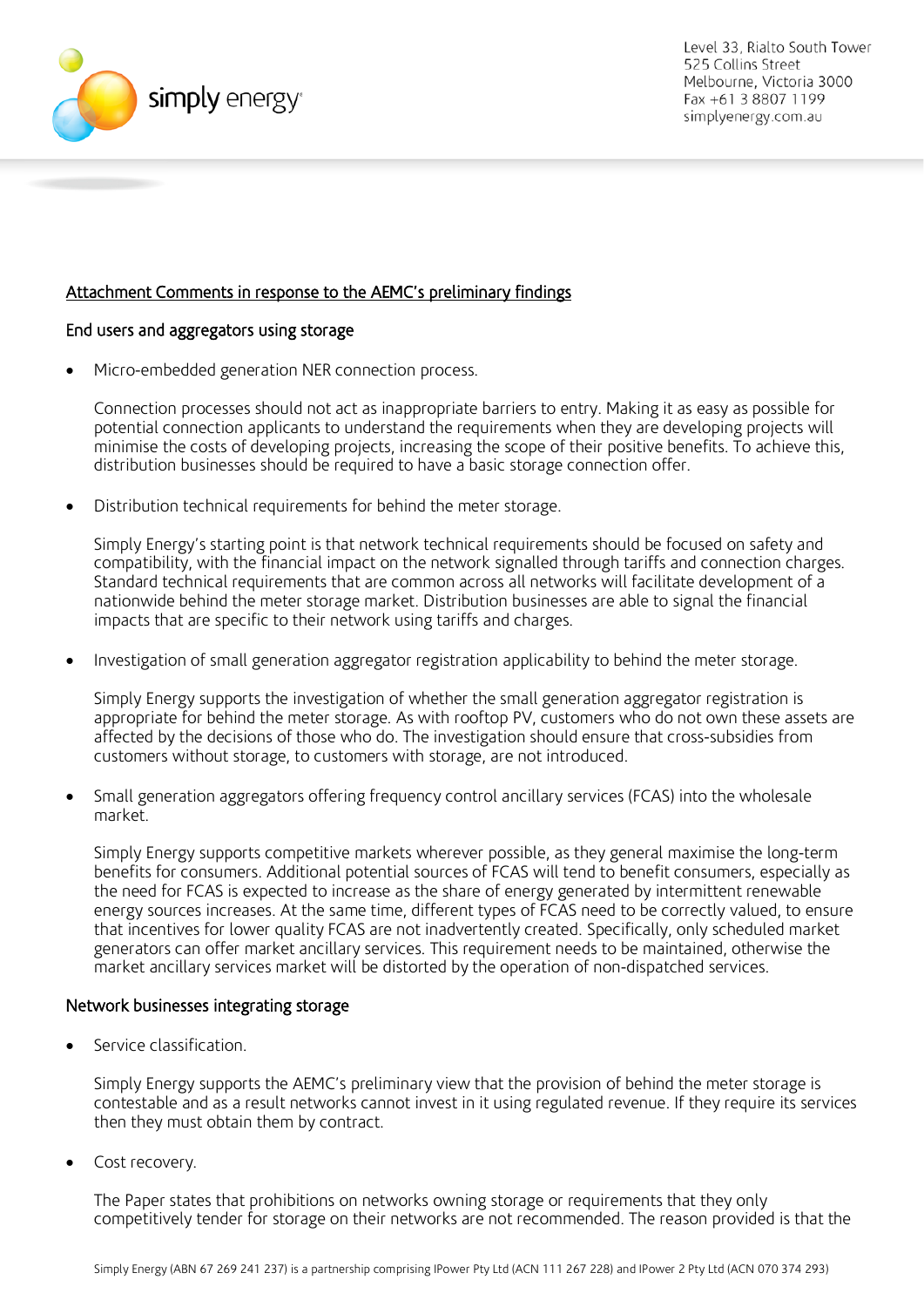

level of activity by retailers and direct sellers makes it unlikely that network ownership of storage will prevent development of a competitive market for storage devices.

Simply Energy does not support this finding and does not consider that the reason provided supports the conclusion. Network-level storage is as inherently contestable as behind the meter storage, and as inherently contestable as controllable distributed generation, which can provide the same benefits. The ability of networks to own distributed generation has limited the development of the market for controllable distributed generation: the impact on the larger-scale storage market would be expected to be the same.

Additionally, the Paper's recommendation seems at odds with the statement on page 64 that 'networkcontrolled storage has the potential to act as a barrier to the other two models.' The other two models are consumer-controlled and retailer-controlled storage.

• Ring fencing.

Page 59 of the paper states 'Strong enforcement and compliance obligations will also be required to give the market confidence that a level playing field is being maintained'. While this acknowledges the key challenges of an approach based on ring-fencing, Simply Energy is concerned that the paper underestimates the difficulty of ensuring that a level playing field is achieved in practice as well as in legal form. Also, we consider that the AEMC needs to explicitly evaluate the potential costs of enforcement and compliance and determine that it is less than the additional benefits of a ring-fencing approach compared with a prohibition on network-owned storage.

• Annual planning process.

Simply energy considers that the distribution annual planning process should evolve to ensure that competitive providers of solutions to address network constraints have sufficient lead time to develop and deploy solutions.

### Ownership and control

• Control should be based on market-based price signals.

Simply Energy strongly supports the statements on page 65 of the Paper that 'The NEM's current framework is built on the idea that market-based outcomes tend to be the most efficient. Control of storage devices should therefore, in all but a narrow band of circumstances related to system security and safety, be based on market-based price signals.' We consider that the AEMC's findings can be improved by applying the support for market-based outcomes throughout the Paper, which lead the AEMC to exclude regulated network ownership of storage.

• AEMO investigation of system operation impacts of distributed energy devices.

Simply Energy agrees that an independent review of the potential impact on system operations of a large number of distributed energy devices is required. This review is needed to inform policy makers to ensure that networks are prevented from using unsupported claims about system operational impacts when considering connection requirements. The AEMC should consider other sources of independent advice as well as AEMO.

• Network businesses must compete on a level playing field.